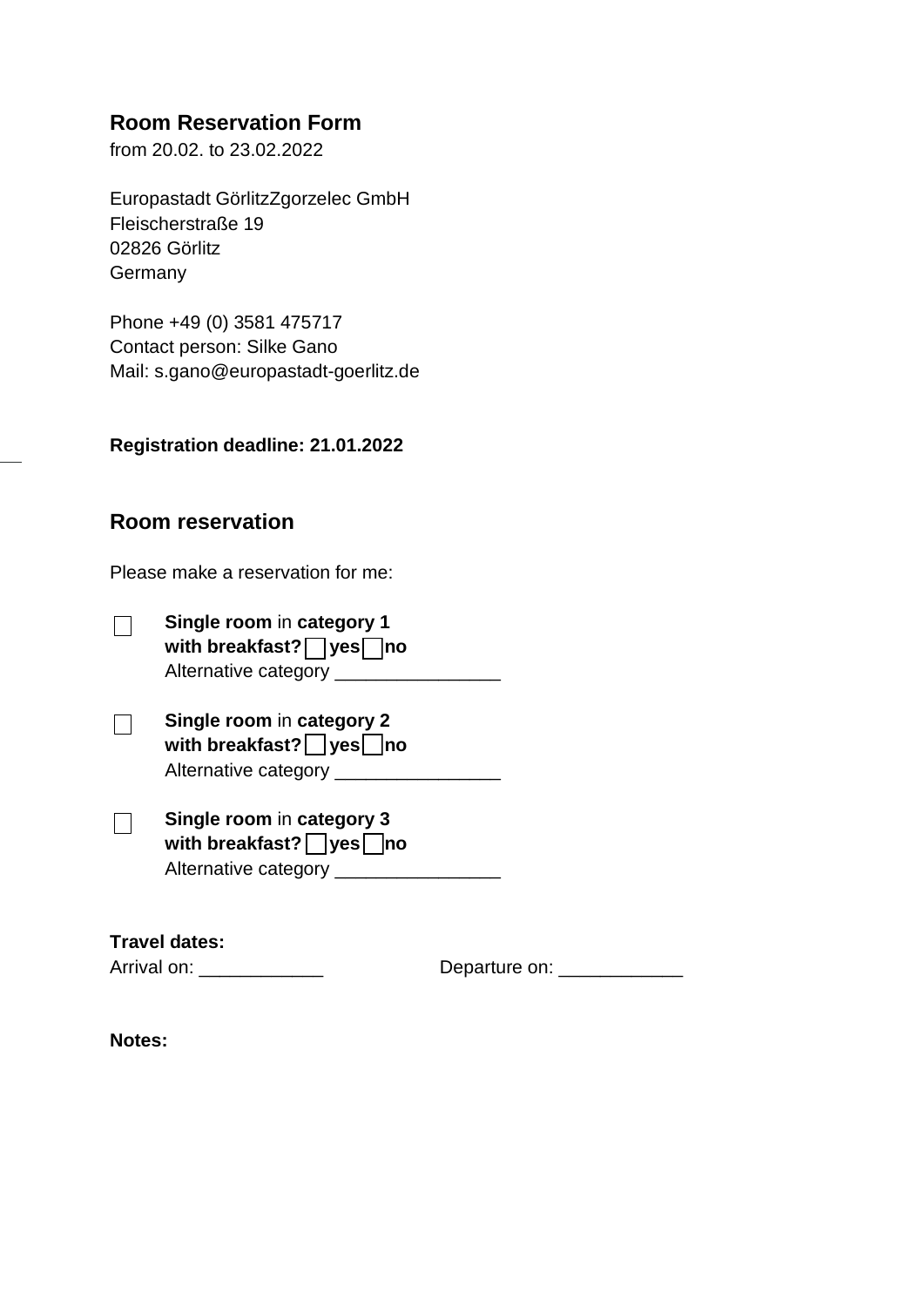## **Guest details**

the fields marked with \* are mandatory

|                                                                                 | *Name: _________________________________ *First name: __________________________ |
|---------------------------------------------------------------------------------|----------------------------------------------------------------------------------|
|                                                                                 |                                                                                  |
|                                                                                 |                                                                                  |
|                                                                                 |                                                                                  |
|                                                                                 |                                                                                  |
|                                                                                 |                                                                                  |
|                                                                                 |                                                                                  |
| You will receive a booking confirmation from Europastadt GörlitzZgorzelec GmbH. |                                                                                  |

Payment for the rooms is made directly at the accommodation. Europastadt GörlitzZgorzelec GmbH will only act as an intermediary and cannot accept any liability. The confirmed room will be charged by the accommodation in case of non-use, subject to re-occupancy of the room.

Place/Date Signature